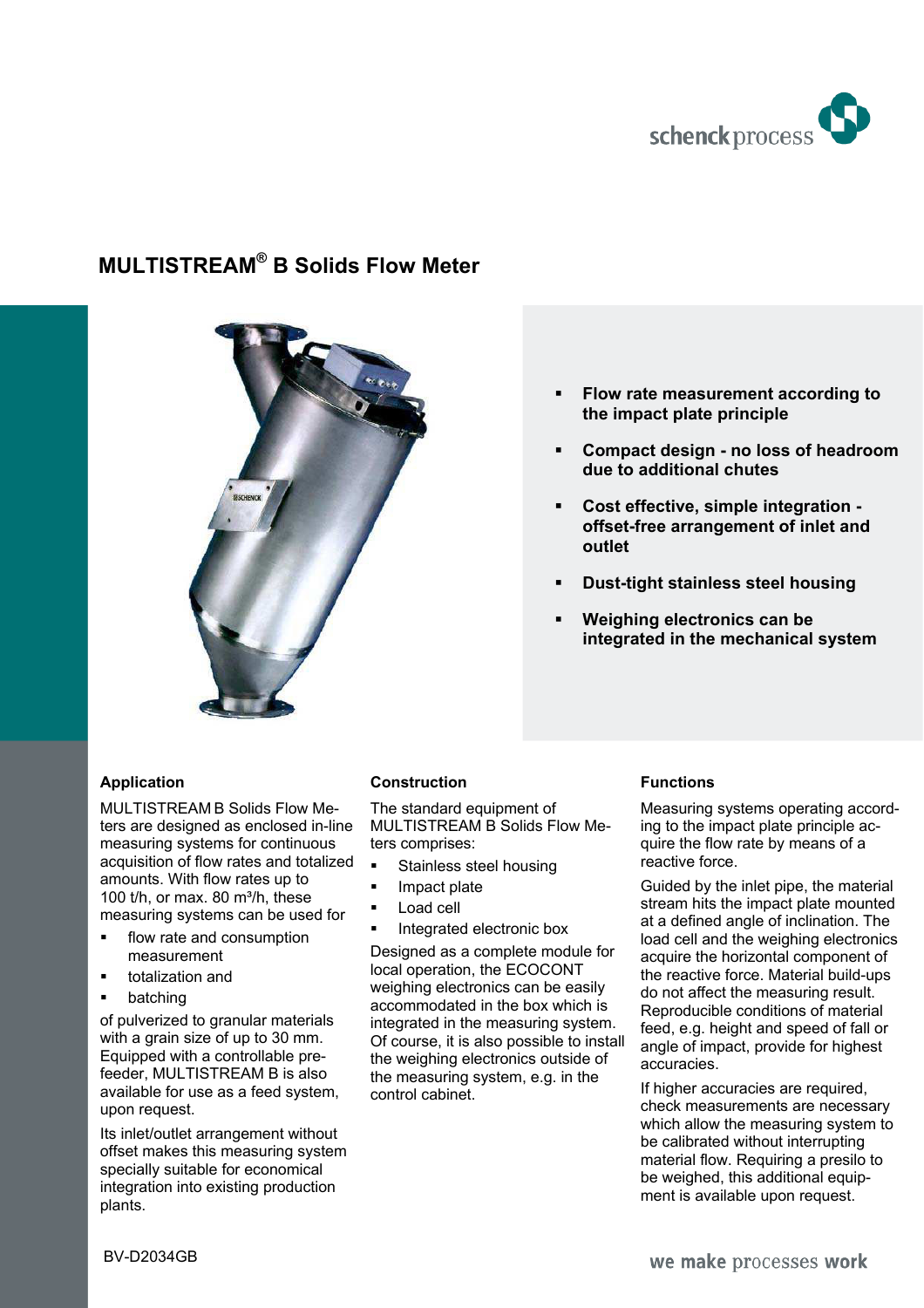## **Dimensions [mm]**

#### **MULTISTREAM B80 Solids Flow Meter**



Top View

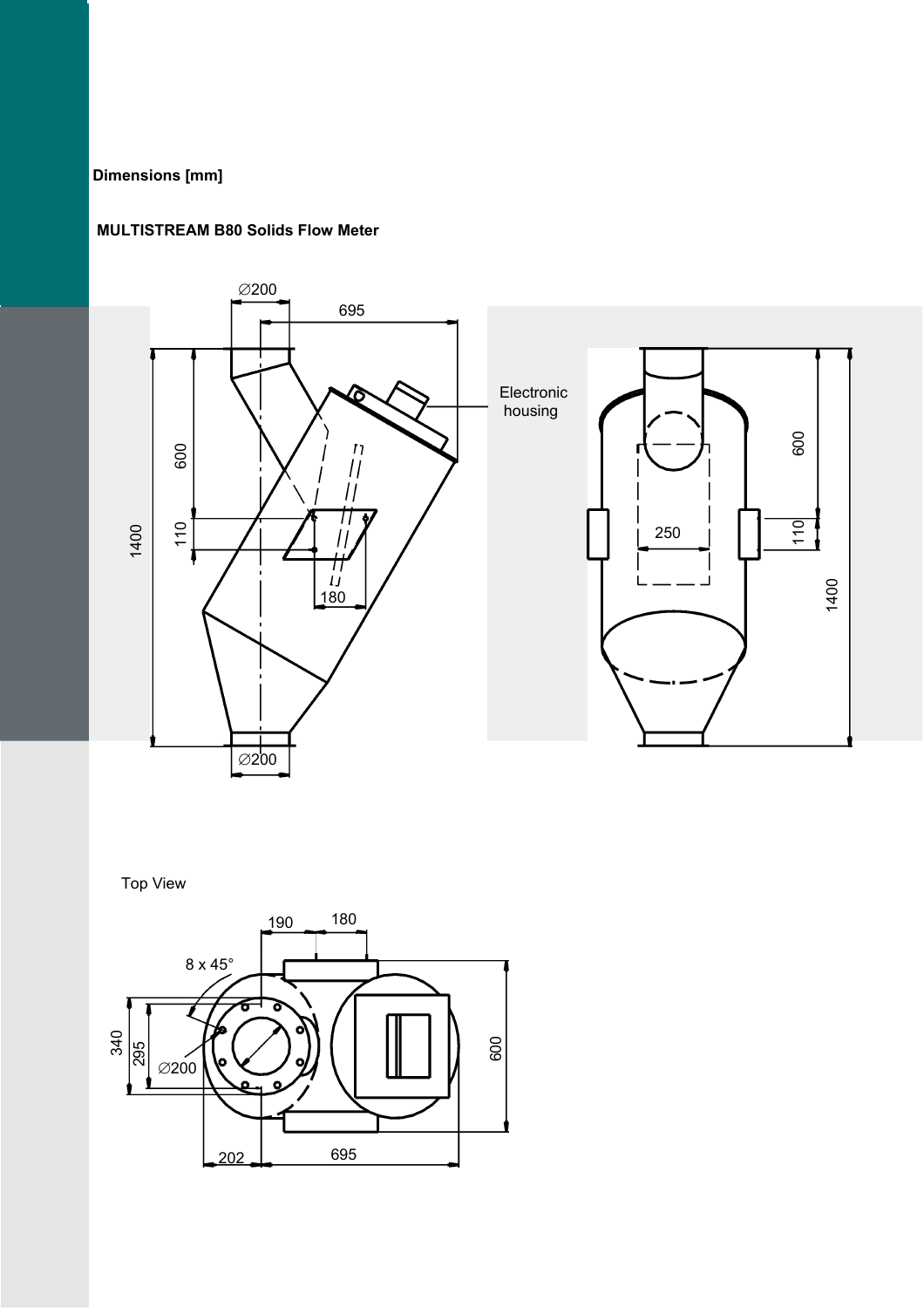#### **Technical Data**

|                                      | <b>MULTISTREAM B80 Solids Flow Meters</b>        |
|--------------------------------------|--------------------------------------------------|
| Flow rate                            | min. 1 t/h – max. 80 m <sup>3</sup> /h (100 t/h) |
| Accuracy                             | $±2$ % of nominal flow rate                      |
| Measuring range                      | 1:5                                              |
| Operating pressure                   | -25 mbar to 50 mbar                              |
| Inlet/outlet flange dimensions (DIN) | 200 mm / 200 mm                                  |
| Weight                               | 50 kg                                            |
| Ambient temperature                  | -30 °C to +60 $^{\circ}$ C                       |
| Material temperature                 | max. 70 $\degree$ C                              |
| <b>Bulk density</b>                  | min. $0.4 \text{ } \text{tm}^3$                  |
| Grain size                           | max. 10 mm (single grain up to 30 mm)            |
| Flow properties                      | pulverized to granular, non sticky               |

#### **Accuracy**

Stated accuracy relates to maximum (nominal) flow rate in the range of 20 % - 100 % (measuring range 1:5) under the following conditions:

- **•** Constant material properties (flow behaviour, moisture, temperature, grain size)
- **System installed and calibrated** in accordance with our Installation and Calibration Instructions

#### **Additional Requirements**

Should you have additional requirements like:

- higher accuracy
- use as a feeding system

dust or gas explosion proof design, we kindly ask for a separate request.

## **Order Data**

To be able to process your order smoothly and quickly, please remember to indicate order numbers complete with data below:

#### **Material Data**

| Material               |  |  |
|------------------------|--|--|
| <b>Flow Rate Range</b> |  |  |
|                        |  |  |
|                        |  |  |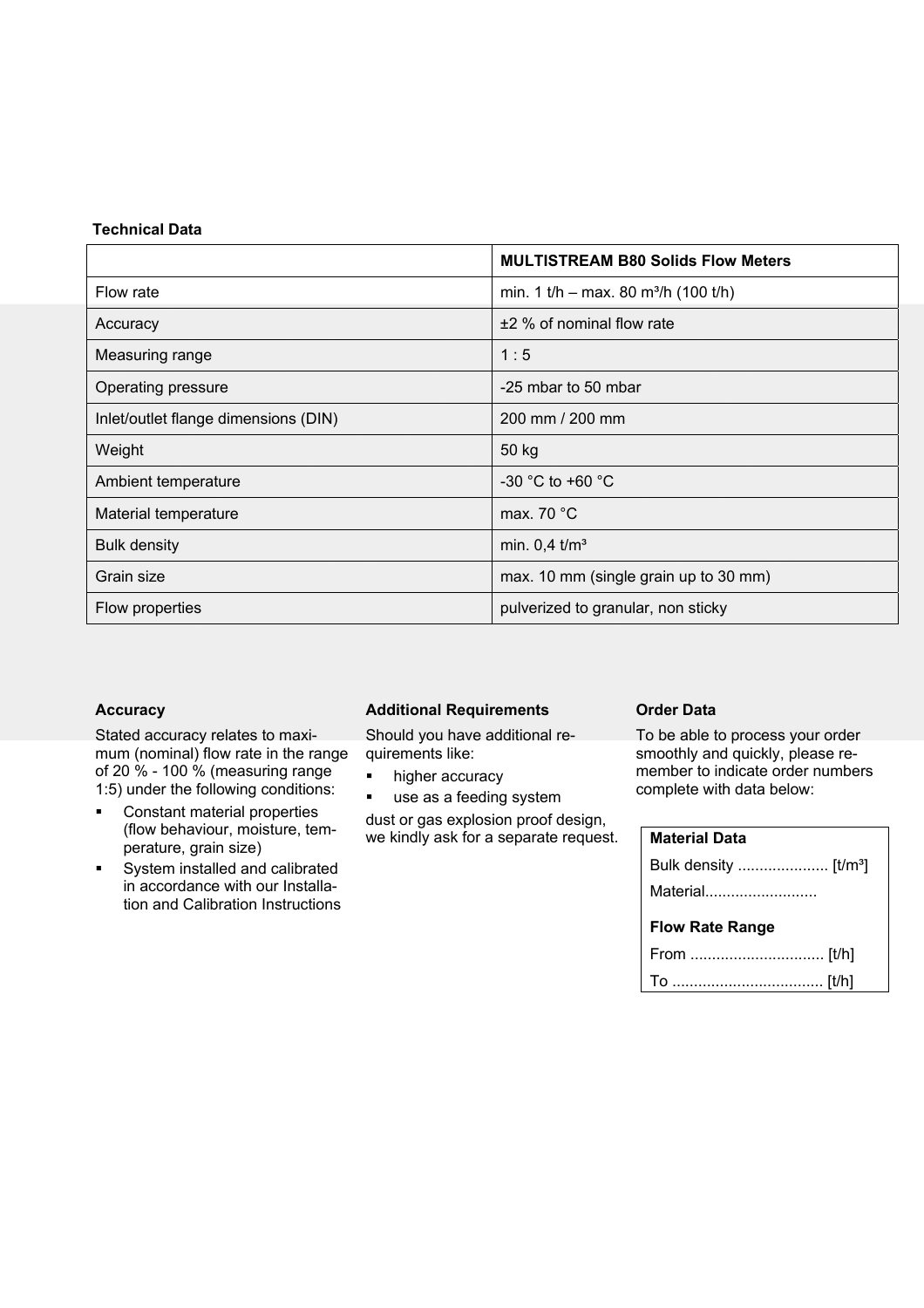

| <b>Variant</b>                                                   | Order No.  | <b>Documentation</b>                     |
|------------------------------------------------------------------|------------|------------------------------------------|
| MULTISTREAM B80,<br>Solids Flow Meter, max. 80 m <sup>3</sup> /h | F018320.01 | <b>MULTISTREAM B80</b><br>Service Manual |
|                                                                  |            | German<br>English<br>French              |

| <b>Documentation</b>                     | Order No.                              |
|------------------------------------------|----------------------------------------|
| <b>MULTISTREAM B80</b><br>Service Manual | <b>BVH2030</b>                         |
| German<br>English<br>French              | D707380.01<br>D707381.01<br>D707382.01 |

One set of documentation is supplied as standard. Should you need additional copies, please order separately. Remember to indicate desired language version.

**Schenck Process GmbH**  Pallaswiesenstr. 100 64293 Darmstadt, Germany Phone: +49 6151 1531-1216 Fax: +49 6151 1531-1172 sales@schenckprocess.com wwww.schenckprocess.com